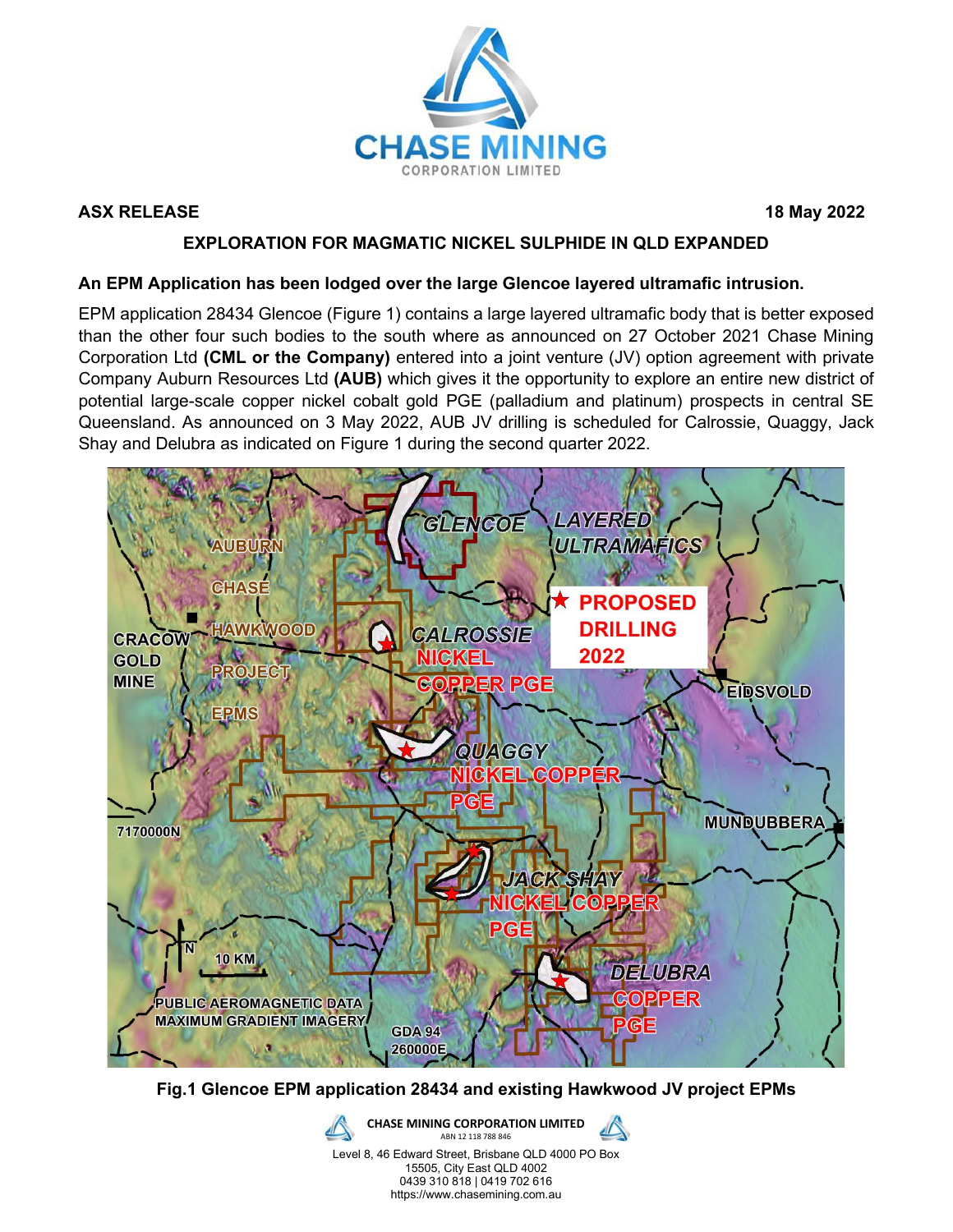Previous exploration over EPM application 28434 included Ridge Exploration Pty Ltd under EPM 19164 that identified and evaluated the gently dipping layered Glencoe ultramafic intrusive with several lines of soil sampling. A weak, but coherent zone of copper nickel gold platinum and palladium anomalism was identified (Figure 2) but was not closed off. The low level of the anomalism led Ridge to surrender the EPM in 2015.

Since that time, airborne VTEM surveys flown over the mostly alluvium covered Calrossie, Quaggy, and Jack Shay ultramafic intrusives were successful in revealing large depth persistent conductors adjacent to the peak soil values of these diagnostic metals.

The geological geochemical and geophysical signatures are typical of major magmatic nickel sulphide deposits.

CML plans to further delineate the Glencoe metal anomalous zone and to fly airborne EM with the aim of locating conductive nickel sulphides down to depths of about 500m. The western extent of the Kildare mineral field has never been closed off with sampling and will also be investigated.



**Fig. 2 Details of the Glencoe EPM application 28434 on magnetic imagery**

Success at any one of the large AUB JV targets selected for the upcoming drilling campaign would be transformative for CML, and lead to a rapidly expanded exploration programme. EPM application 28434 and inclusion of the Glencoe layered ultramafic intrusion increases CML's exploration exposure within this entire nickel and PGE prospective belt.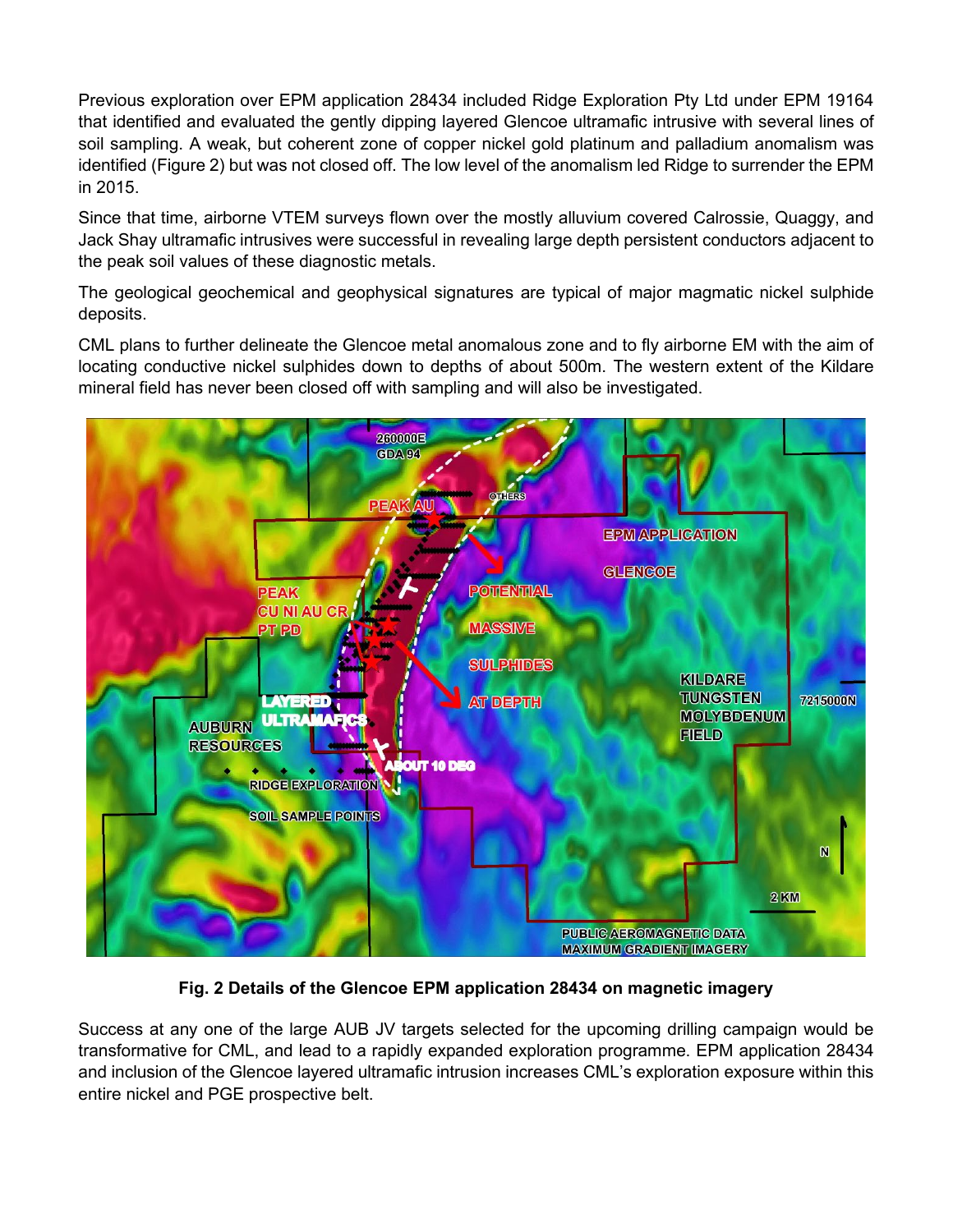### **COMPETENT PERSON STATEMENT**

The information in this release that relates to exploration results and exploration targets is based on information compiled by Mr Neil Wilkins M.Sc Exploration and Mining Geology, who is a Member of The Australian Institute of Geoscientists and is employed by Ascry Pty Ltd.

Mr Wilkins has visited the area and prospects and has more than five years' experience which is relevant to the style of mineralisation and type of deposit being reported and to the activity, which he is undertaking to qualify as a Competent Person as defined in the 2012 Edition of the 'Australasian Code for Reporting of Exploration Results, Minerals Resources and Ore Reserves' (the JORC Code). This public report is issued with the prior written consent of the Competent Person as to the form and context in which it appears.

Mr Wilkins holds shares in CML.

This announcement has been authorised for release to the ASX by the CML Board of Directors.

For further information, please contact: Leon Pretorius Executive Chairman and CEO Mobile: 0419 702 616 Email: [leon@chasemining.com.au](mailto:leon@chasemining.com.au)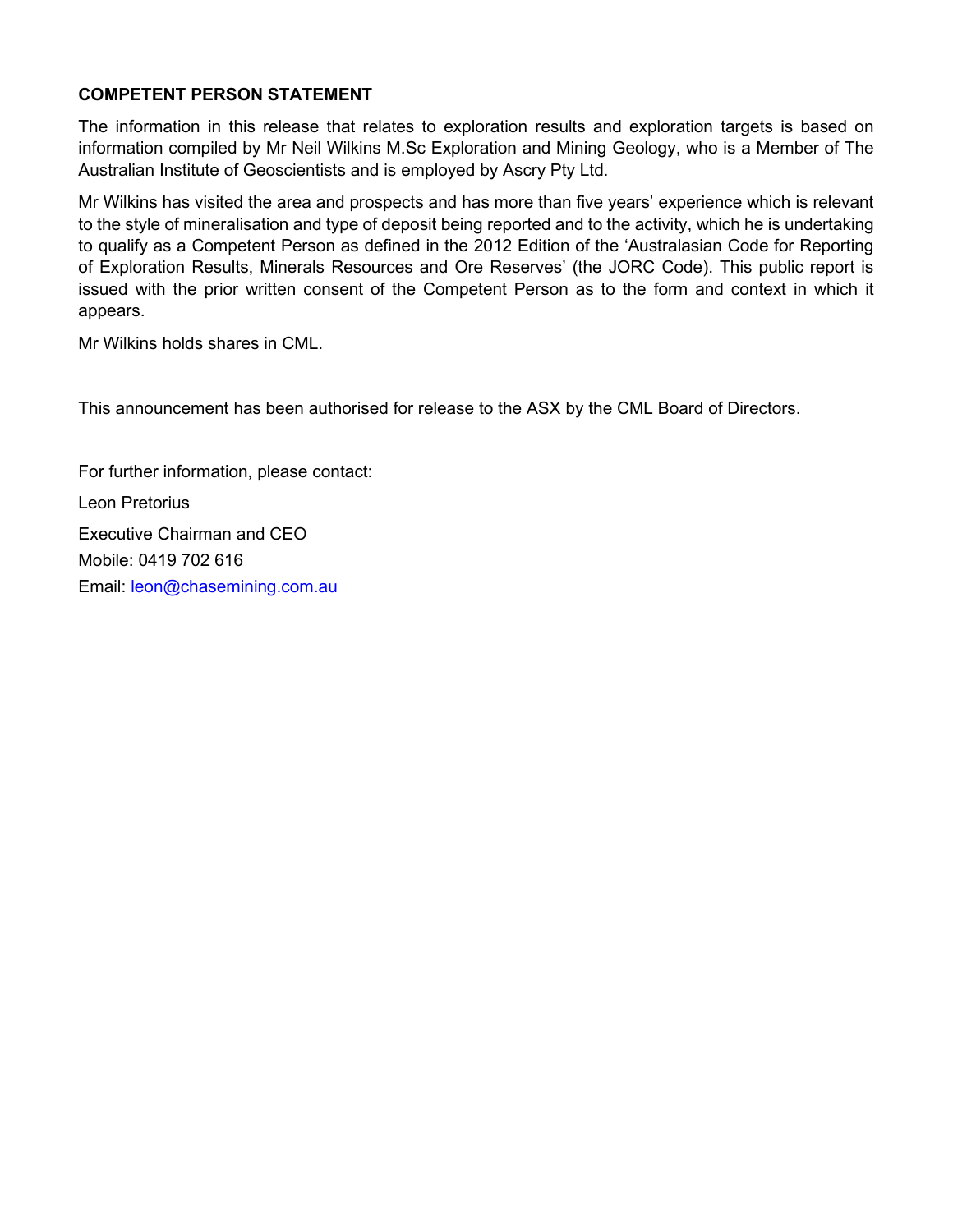## JORC Code, 2012 Edition – Table 1 report template

### Section 1 Sampling Techniques and Data

(Criteria in this section apply to all succeeding sections.)

| <b>Criteria</b>                 | <b>JORC Code explanation</b>                                                                                                                                                                                                                                                                                                                                                                                                                                                                                                                                                                                                                                                                                                                                                                                                                                                                                                                                                                                                                                                                                                          | <b>Commentary</b>                                                                                                                                                                                                                                                                                                                                                                                                                                                                                                 |
|---------------------------------|---------------------------------------------------------------------------------------------------------------------------------------------------------------------------------------------------------------------------------------------------------------------------------------------------------------------------------------------------------------------------------------------------------------------------------------------------------------------------------------------------------------------------------------------------------------------------------------------------------------------------------------------------------------------------------------------------------------------------------------------------------------------------------------------------------------------------------------------------------------------------------------------------------------------------------------------------------------------------------------------------------------------------------------------------------------------------------------------------------------------------------------|-------------------------------------------------------------------------------------------------------------------------------------------------------------------------------------------------------------------------------------------------------------------------------------------------------------------------------------------------------------------------------------------------------------------------------------------------------------------------------------------------------------------|
| <b>Sampling</b><br>techniques   | Nature and quality of sampling (eg cut channels, random chips, or<br>$\bullet$<br>specific specialised industry standard measurement tools appropriate<br>to the minerals under investigation, such as down hole gamma<br>sondes, or handheld XRF instruments, etc). These examples should<br>not be taken as limiting the broad meaning of sampling.<br>Include reference to measures taken to ensure sample representivity<br>and the appropriate calibration of any measurement tools or systems<br>used.<br>Aspects of the determination of mineralisation that are Material to the<br>$\bullet$<br>Public Report.<br>In cases where 'industry standard' work has been done this would be<br>$\bullet$<br>relatively simple (eg 'reverse circulation drilling was used to obtain 1<br>m samples from which 3 kg was pulverised to produce a 30 g charge<br>for fire assay'). In other cases more explanation may be required,<br>such as where there is coarse gold that has inherent sampling<br>problems. Unusual commodities or mineralisation types (eg<br>submarine nodules) may warrant disclosure of detailed information. | Soil sampling involved sieving to -6mm the samples taken at 10cm<br>depth. A hand held GPS recorded the locations. These were of<br>bedrock derived soils.<br>About 1 kg of sieved material was used for analyses.<br>As the soil samples were taken along grid lines, they are considered<br>representative of the materials sampled. The soil lines selected for<br>soil sampling were over strongly magnetic ultramafic rocks.<br>The details are in the publicly available report for EPM 19164 ie<br>CR92947 |
| <b>Drilling</b><br>techniques   | Drill type (eg core, reverse circulation, open-hole hammer, rotary air<br>$\bullet$<br>blast, auger, Bangka, sonic, etc) and details (eg core diameter, triple<br>or standard tube, depth of diamond tails, face-sampling bit or other<br>type, whether core is oriented and if so, by what method, etc).                                                                                                                                                                                                                                                                                                                                                                                                                                                                                                                                                                                                                                                                                                                                                                                                                             | No drilling                                                                                                                                                                                                                                                                                                                                                                                                                                                                                                       |
| <b>Drill sample</b><br>recovery | Method of recording and assessing core and chip sample recoveries<br>$\bullet$<br>and results assessed.<br>Measures taken to maximise sample recovery and ensure<br>$\bullet$<br>representative nature of the samples.<br>Whether a relationship exists between sample recovery and grade<br>$\bullet$<br>and whether sample bias may have occurred due to preferential<br>loss/gain of fine/coarse material.                                                                                                                                                                                                                                                                                                                                                                                                                                                                                                                                                                                                                                                                                                                         | No drilling                                                                                                                                                                                                                                                                                                                                                                                                                                                                                                       |
| Logging                         | Whether core and chip samples have been geologically and<br>geotechnically logged to a level of detail to support appropriate<br>Mineral Resource estimation, mining studies and metallurgical                                                                                                                                                                                                                                                                                                                                                                                                                                                                                                                                                                                                                                                                                                                                                                                                                                                                                                                                        | No drilling                                                                                                                                                                                                                                                                                                                                                                                                                                                                                                       |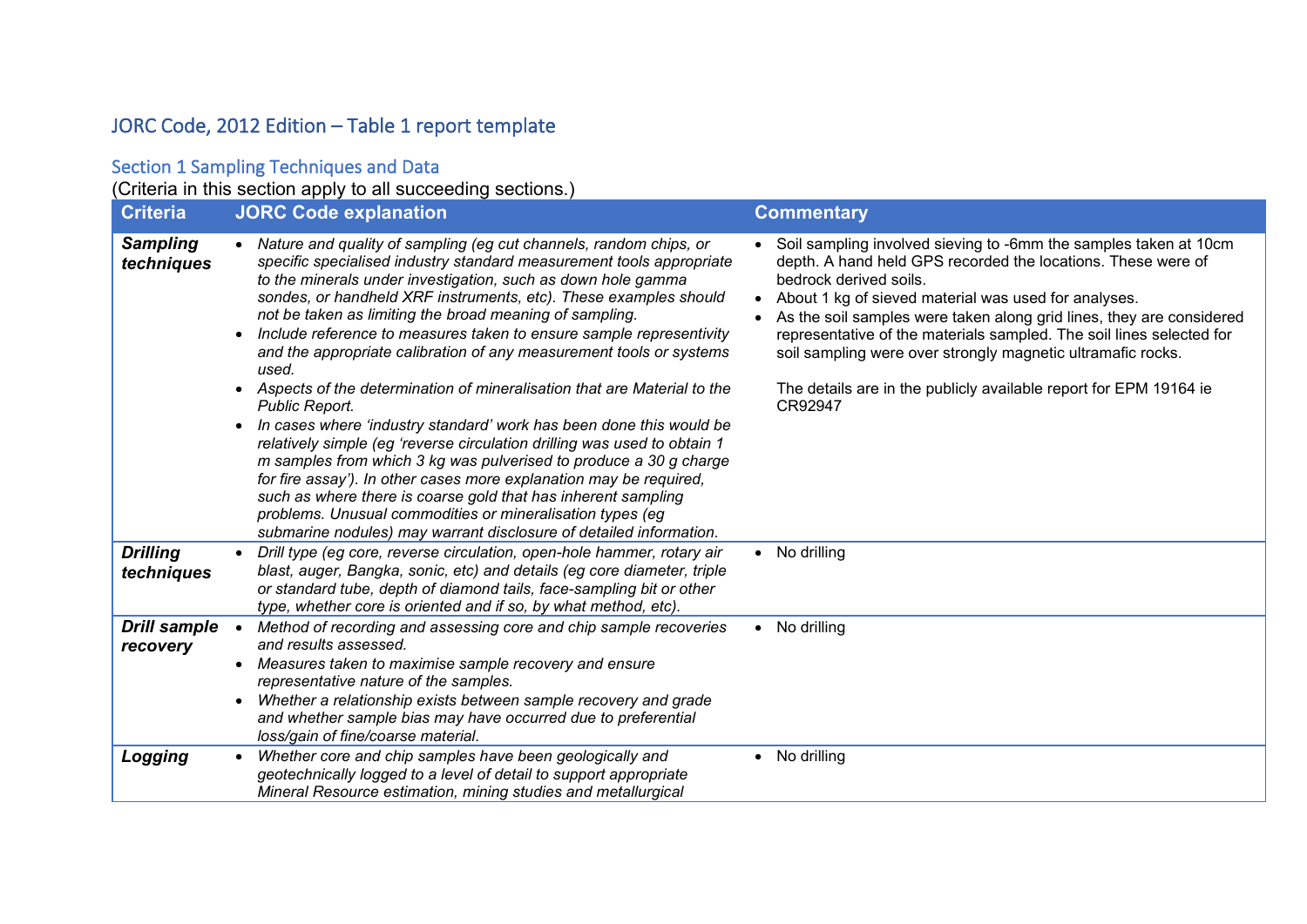| <b>Criteria</b>                                               | <b>JORC Code explanation</b>                                                                                                                                                                                                                                                                                                                                                                                                                                                                                                                                                                                                                                                                | <b>Commentary</b>                                                                                                                                                                                      |
|---------------------------------------------------------------|---------------------------------------------------------------------------------------------------------------------------------------------------------------------------------------------------------------------------------------------------------------------------------------------------------------------------------------------------------------------------------------------------------------------------------------------------------------------------------------------------------------------------------------------------------------------------------------------------------------------------------------------------------------------------------------------|--------------------------------------------------------------------------------------------------------------------------------------------------------------------------------------------------------|
|                                                               | studies.<br>Whether logging is qualitative or quantitative in nature. Core (or<br>costean, channel, etc) photography.<br>• The total length and percentage of the relevant intersections logged.                                                                                                                                                                                                                                                                                                                                                                                                                                                                                            |                                                                                                                                                                                                        |
| Sub-<br>sampling<br>techniques<br>and sample<br>preparation   | • If core, whether cut or sawn and whether quarter, half or all core<br>taken.<br>• If non-core, whether riffled, tube sampled, rotary split, etc and<br>whether sampled wet or dry.<br>• For all sample types, the nature, quality and appropriateness of the<br>sample preparation technique.<br>• Quality control procedures adopted for all sub-sampling stages to<br>maximise representivity of samples.<br>Measures taken to ensure that the sampling is representative of the in<br>situ material collected, including for instance results for field<br>duplicate/second-half sampling.<br>Whether sample sizes are appropriate to the grain size of the material<br>being sampled. | • No sampling                                                                                                                                                                                          |
| <b>Quality of</b><br>assay data<br>and<br>laboratory<br>tests | • The nature, quality and appropriateness of the assaying and<br>laboratory procedures used and whether the technique is considered<br>partial or total.<br>• For geophysical tools, spectrometers, handheld XRF instruments, etc,<br>the parameters used in determining the analysis including instrument<br>make and model, reading times, calibrations factors applied and their<br>derivation, etc.<br>Nature of quality control procedures adopted (eg standards, blanks,<br>duplicates, external laboratory checks) and whether acceptable levels<br>of accuracy (ie lack of bias) and precision have been established.                                                               | The samples were crushed split and pulverised at ALS Laboratories<br>in Brisbane, and analysed by Mass Spectroscopy after full acid<br>digests.<br>ALS have internal systems of blanks and duplicates. |
| <b>Verification</b><br>of sampling<br>and<br>assaying         | The verification of significant intersections by either independent or<br>$\bullet$<br>alternative company personnel.<br>• The use of twinned holes.<br>Documentation of primary data, data entry procedures, data<br>verification, data storage (physical and electronic) protocols.<br>• Discuss any adjustment to assay data.                                                                                                                                                                                                                                                                                                                                                            | • No drilling samples.                                                                                                                                                                                 |
| <b>Location of</b><br>data points                             | • Accuracy and quality of surveys used to locate drill holes (collar and<br>down-hole surveys), trenches, mine workings and other locations                                                                                                                                                                                                                                                                                                                                                                                                                                                                                                                                                 | • Hand held GPS with accuracies of 5m or greater.                                                                                                                                                      |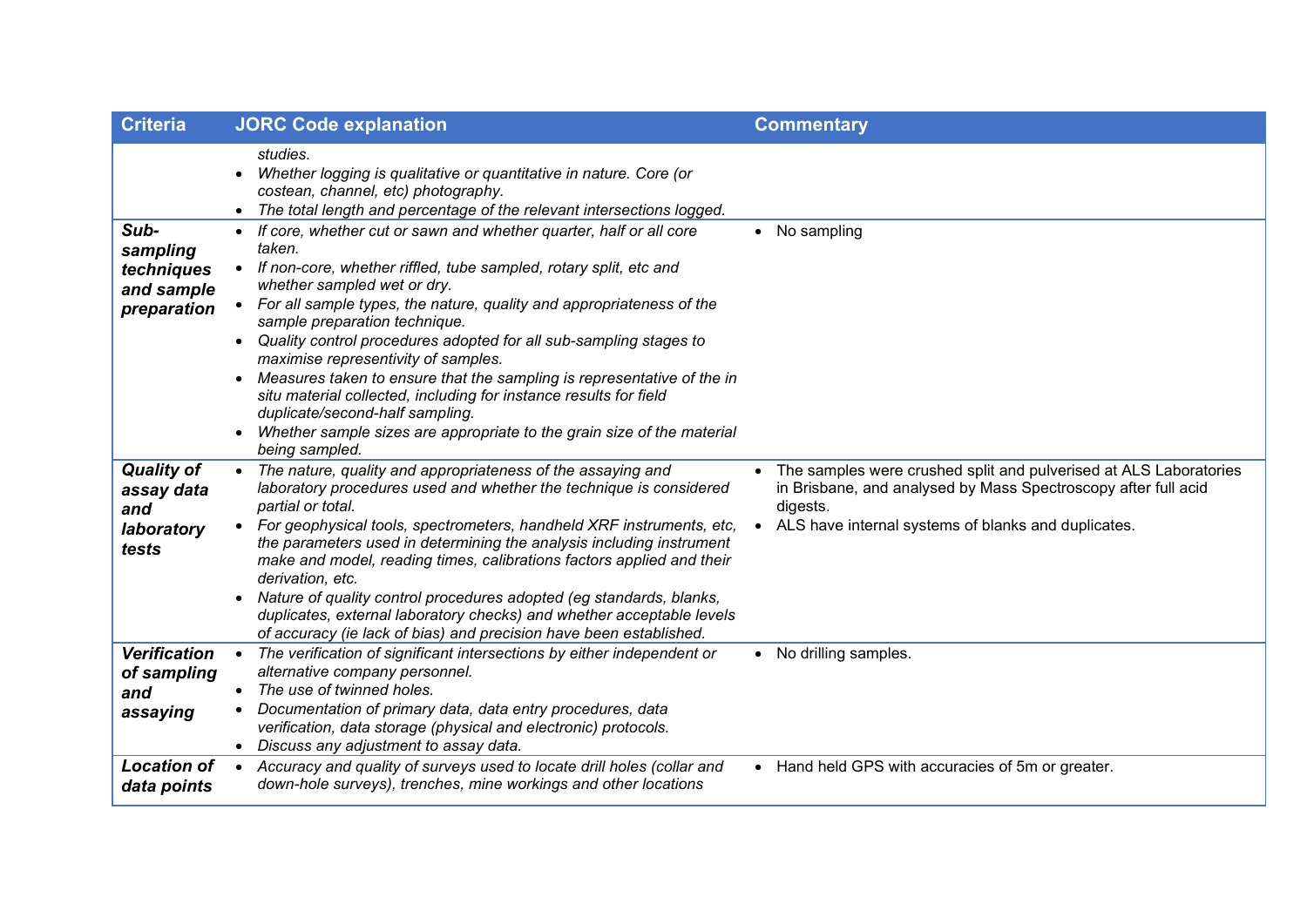| <b>Criteria</b>                                                                   | <b>JORC Code explanation</b>                                                                                                                                                                                                                                                                                                                                                         | <b>Commentary</b> |
|-----------------------------------------------------------------------------------|--------------------------------------------------------------------------------------------------------------------------------------------------------------------------------------------------------------------------------------------------------------------------------------------------------------------------------------------------------------------------------------|-------------------|
|                                                                                   | used in Mineral Resource estimation.<br>Specification of the grid system used.<br>Quality and adequacy of topographic control.                                                                                                                                                                                                                                                       |                   |
| Data<br>spacing<br>and<br>distribution                                            | Data spacing for reporting of Exploration Results.<br>Whether the data spacing and distribution is sufficient to establish the<br>degree of geological and grade continuity appropriate for the Mineral<br>Resource and Ore Reserve estimation procedure(s) and<br>classifications applied.<br>Whether sample compositing has been applied.                                          | Not applicable    |
| <b>Orientation</b><br>of data in<br>relation to<br>geological<br><i>structure</i> | Whether the orientation of sampling achieves unbiased sampling of<br>possible structures and the extent to which this is known, considering<br>the deposit type.<br>If the relationship between the drilling orientation and the orientation<br>of key mineralised structures is considered to have introduced a<br>sampling bias, this should be assessed and reported if material. | Not applicable    |
| <b>Sample</b><br>security                                                         | The measures taken to ensure sample security.                                                                                                                                                                                                                                                                                                                                        | Not applicable    |
| <b>Audits or</b><br>reviews                                                       | The results of any audits or reviews of sampling techniques and data.                                                                                                                                                                                                                                                                                                                | Not applicable    |

# (Criteria listed in the preceding section also apply to this section.)

| <b>Criteria</b>                                            | <b>JORC Code explanation</b>                                                                                                                                                                                                                                                                                                                                                                                                                         | <b>Commentary</b>                                                                                                                                                                                                                                                                                                                    |
|------------------------------------------------------------|------------------------------------------------------------------------------------------------------------------------------------------------------------------------------------------------------------------------------------------------------------------------------------------------------------------------------------------------------------------------------------------------------------------------------------------------------|--------------------------------------------------------------------------------------------------------------------------------------------------------------------------------------------------------------------------------------------------------------------------------------------------------------------------------------|
| <b>Mineral</b><br>tenement<br>and land<br>tenure<br>status | Type, reference name/number, location and ownership including<br>$\bullet$<br>agreements or material issues with third parties such as joint<br>ventures, partnerships, overriding royalties, native title interests,<br>historical sites, wilderness or national park and environmental<br>settings.<br>The security of the tenure held at the time of reporting along with any<br>known impediments to obtaining a licence to operate in the area. | • The results are from Chase Mining Corporation Ltd EPM application<br>28434. This application has not been granted and will not require<br>native title agreements<br>• The EPM application is 100% Chase Mining Corporation. Apart from<br>a gas pipeline easement on the western edge, there are no known<br>access restrictions. |
| Exploration<br>done by                                     | Acknowledgment and appraisal of exploration by other parties.                                                                                                                                                                                                                                                                                                                                                                                        | There has been drilling and sampling over the Kildare tungsten and<br>molybdenum field in the far east of the application. This area is not of<br>prime interest in this EPM announcement. The main interest is in the<br>west and centre of the EPM application.                                                                    |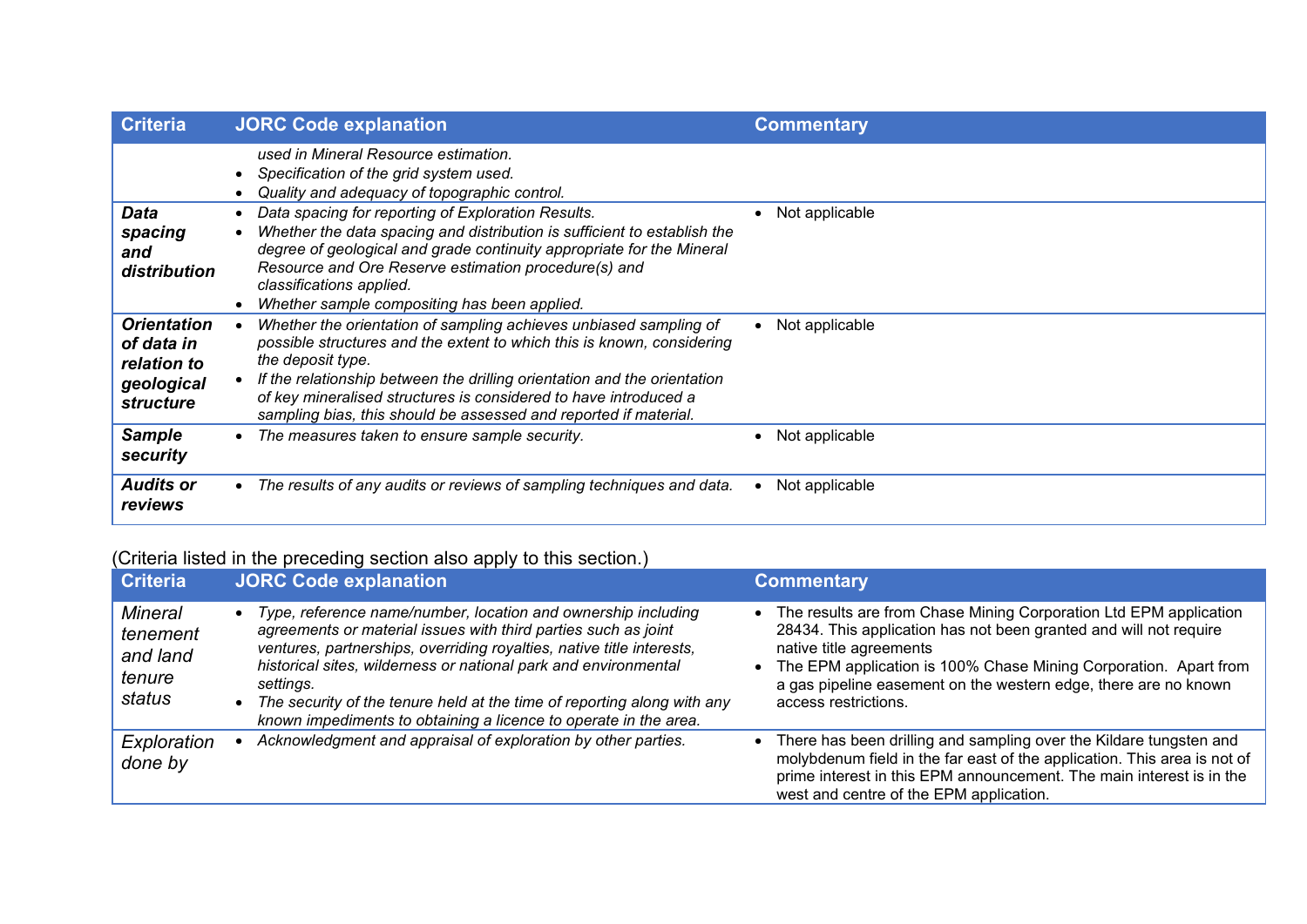| <b>Criteria</b>                          | <b>JORC Code explanation</b>                                                                                                                                                                                                                                                                                                                                                                                                                                                                                                                                                                                                                                                                                                              | <b>Commentary</b>                                                                                                                                                                                                                                                                                                                                                                                                                                                                 |
|------------------------------------------|-------------------------------------------------------------------------------------------------------------------------------------------------------------------------------------------------------------------------------------------------------------------------------------------------------------------------------------------------------------------------------------------------------------------------------------------------------------------------------------------------------------------------------------------------------------------------------------------------------------------------------------------------------------------------------------------------------------------------------------------|-----------------------------------------------------------------------------------------------------------------------------------------------------------------------------------------------------------------------------------------------------------------------------------------------------------------------------------------------------------------------------------------------------------------------------------------------------------------------------------|
| other<br>parties                         |                                                                                                                                                                                                                                                                                                                                                                                                                                                                                                                                                                                                                                                                                                                                           | Ridge Exploration Pty Ltd originally explored the west of the EPM<br>application for magnetite, but after recognising the layered ultramafic<br>body as the cause of the strong magnetic signature, conducted a<br>widely spaced series of 4mm sieved soil sampling lines to test for<br>nickel copper gold and PGEs. Analyses were done by MS-ICP at ALS<br>in Brisbane. Ridge Exploration surrendered EPM 19164 as the soil<br>geochemistry results were only weakly anomalous. |
| Geology                                  | • Deposit type, geological setting and style of mineralisation.                                                                                                                                                                                                                                                                                                                                                                                                                                                                                                                                                                                                                                                                           | Magmatic nickel copper PGE sulphides hosted by a layered<br>ultramafic intrusion of Norilsk age i.e., 250 M years.                                                                                                                                                                                                                                                                                                                                                                |
| Drill hole<br><b>Information</b>         | • A summary of all information material to the understanding of the<br>exploration results including a tabulation of the following information<br>for all Material drill holes:<br>easting and northing of the drill hole collar<br>$\circ$<br>elevation or RL (Reduced Level - elevation above sea level in<br>metres) of the drill hole collar<br>dip and azimuth of the hole<br>$\circ$<br>down hole length and interception depth<br>hole length.<br>$\circ$<br>If the exclusion of this information is justified on the basis that the<br>$\bullet$<br>information is not Material and this exclusion does not detract from<br>the understanding of the report, the Competent Person should clearly<br>explain why this is the case. | No drilling for magmatic nickel sulphides.                                                                                                                                                                                                                                                                                                                                                                                                                                        |
| Data<br>aggregatio<br>n methods          | In reporting Exploration Results, weighting averaging techniques,<br>maximum and/or minimum grade truncations (eg cutting of high<br>grades) and cut-off grades are usually Material and should be stated.<br>Where aggregate intercepts incorporate short lengths of high grade<br>$\bullet$<br>results and longer lengths of low grade results, the procedure used<br>for such aggregation should be stated and some typical examples of<br>such aggregations should be shown in detail.<br>The assumptions used for any reporting of metal equivalent values<br>$\bullet$<br>should be clearly stated.                                                                                                                                 | • No drilling                                                                                                                                                                                                                                                                                                                                                                                                                                                                     |
| Relationshi<br>p between<br>mineralisati | These relationships are particularly important in the reporting of<br>$\bullet$<br><b>Exploration Results.</b><br>If the geometry of the mineralisation with respect to the drill hole<br>angle is known, its nature should be reported.                                                                                                                                                                                                                                                                                                                                                                                                                                                                                                  | No drilling and no sections reported                                                                                                                                                                                                                                                                                                                                                                                                                                              |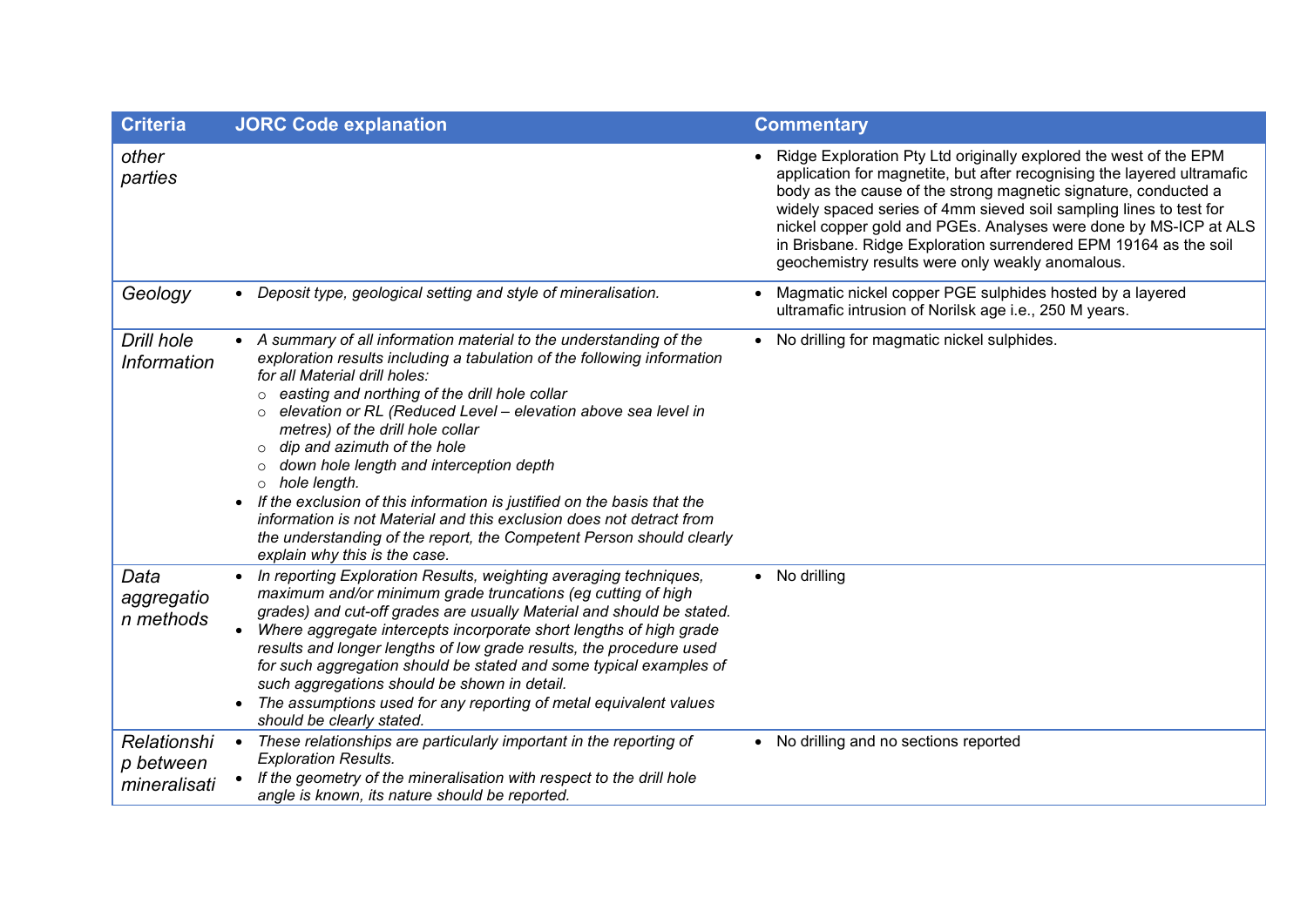| <b>Criteria</b>                             | <b>JORC Code explanation</b>                                                                                                                                                                                                                                                                                                                                                                         | <b>Commentary</b>                                                                                                                                                        |
|---------------------------------------------|------------------------------------------------------------------------------------------------------------------------------------------------------------------------------------------------------------------------------------------------------------------------------------------------------------------------------------------------------------------------------------------------------|--------------------------------------------------------------------------------------------------------------------------------------------------------------------------|
| on widths<br>and<br>intercept<br>lengths    | • If it is not known and only the down hole lengths are reported, there<br>should be a clear statement to this effect (eg 'down hole length, true<br>width not known').                                                                                                                                                                                                                              |                                                                                                                                                                          |
| Diagrams                                    | Appropriate maps and sections (with scales) and tabulations of<br>intercepts should be included for any significant discovery being<br>reported These should include, but not be limited to a plan view of<br>drill hole collar locations and appropriate sectional views.                                                                                                                           | Not applicable                                                                                                                                                           |
| <b>Balanced</b><br>reporting                | Where comprehensive reporting of all Exploration Results is not<br>practicable, representative reporting of both low and high grades<br>and/or widths should be practiced to avoid misleading reporting of<br><b>Exploration Results.</b>                                                                                                                                                            | Not applicable                                                                                                                                                           |
| Other<br>substantive<br>exploration<br>data | Other exploration data, if meaningful and material, should be reported<br>including (but not limited to): geological observations; geophysical<br>survey results; geochemical survey results; bulk samples - size and<br>method of treatment; metallurgical test results; bulk density,<br>groundwater, geotechnical and rock characteristics; potential<br>deleterious or contaminating substances. | Not applicable                                                                                                                                                           |
| Further<br>work                             | The nature and scale of planned further work (eg tests for lateral<br>extensions or depth extensions or large-scale step-out drilling).<br>Diagrams clearly highlighting the areas of possible extensions,<br>including the main geological interpretations and future drilling areas,<br>provided this information is not commercially sensitive.                                                   | The company plans to conduct geochemical and geophysical surveys<br>after grant. This is aimed at providing a deeper geophysical and<br>geochemical target for drilling. |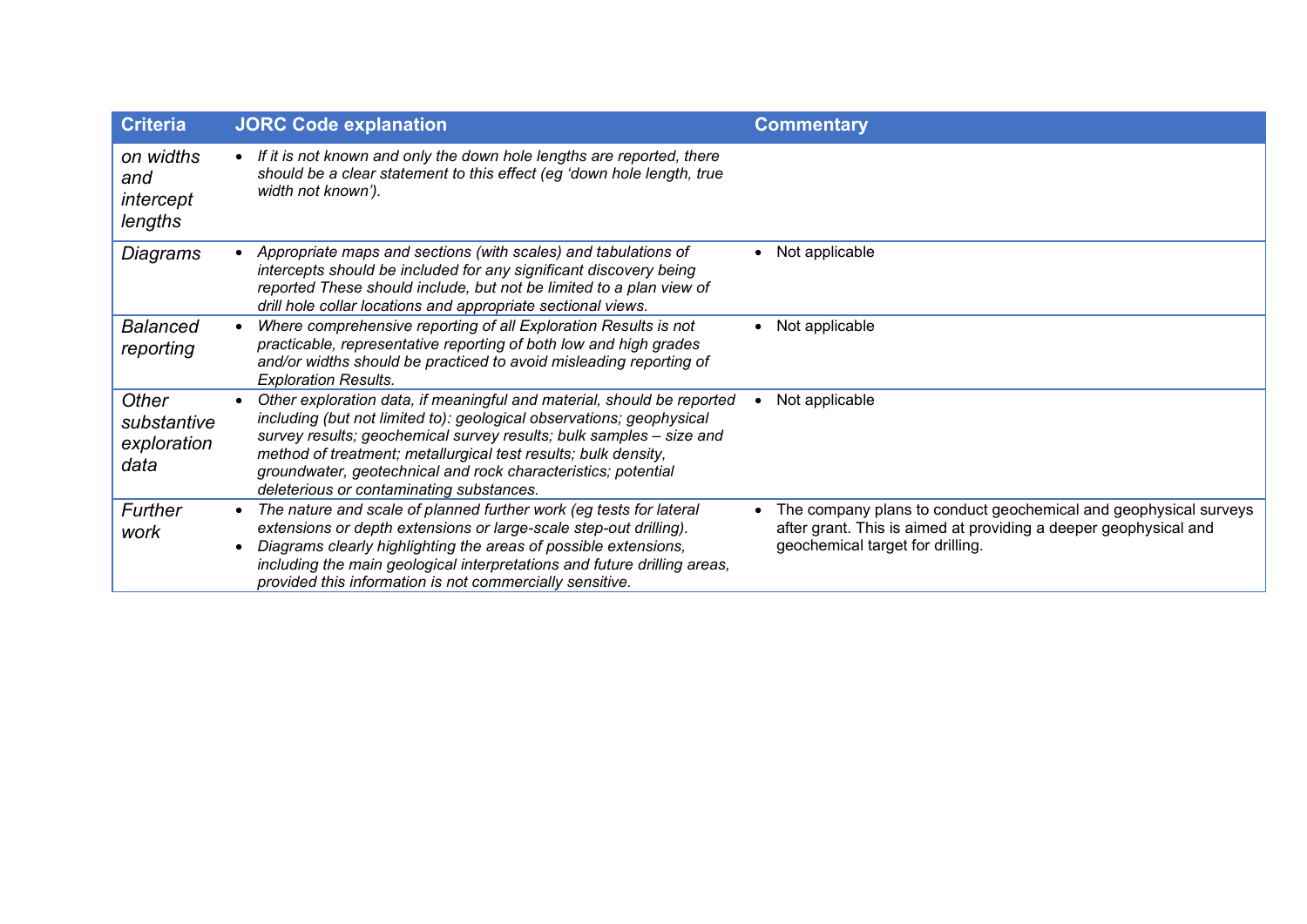### **APPENDIX 1 - GLENCOE SOIL SAMPLING**

| <b>Sample</b>  | <b>MGA</b>  | <b>MGA</b>   | Au    | Co             | cr  | Cu  | Ni             | Pd    | Pt     |
|----------------|-------------|--------------|-------|----------------|-----|-----|----------------|-------|--------|
| ID             | <b>East</b> | <b>North</b> | ppm   | ppm            | ppm | ppm | ppm            | ppm   | ppm    |
| <b>DS63265</b> | 258700      | 7214466      | 0.001 | 20             | 113 | 48  | 15             | 0.001 | 0.0017 |
| <b>DS63266</b> | 258808      | 7214324      | 0.001 | 24             | 85  | 51  | 15             | 0.001 | 0.0012 |
| <b>DS63267</b> | 258897      | 7214188      | 0.001 | 25             | 114 | 46  | 15             | 0.001 | 0.0011 |
| <b>DS63268</b> | 258984      | 7214075      | 0.001 | 59             | 140 | 43  | 13             | 0.001 | 0.0011 |
| <b>DS63269</b> | 259071      | 7213930      | 0.001 | 59             | 102 | 48  | 20             | 0.001 | 0.0014 |
| <b>DS63270</b> | 259201      | 7213773      | 0.001 | 37             | 106 | 38  | 20             | 0.001 | 0.0011 |
| <b>DS63271</b> | 259387      | 7213731      | 0.001 | 31             | 68  | 36  | 22             | 0.001 | 0.0012 |
| <b>DS63272</b> | 259573      | 7213760      | 0.001 | 26             | 58  | 30  | 14             | 0.001 | 0.0009 |
| <b>DS63273</b> | 259746      | 7213858      | 0.001 | 11             | 110 | 22  | 6              | 0.002 | 0.0018 |
| <b>DS63274</b> | 259950      | 7213816      | 0.001 | 25             | 109 | 33  | 13             | 0.002 | 0.0015 |
| <b>DS63275</b> | 260101      | 7213686      | 0.001 | 6              | 125 | 13  | 9              | 0.001 | 0.0005 |
| <b>DS63276</b> | 258830      | 7214880      | 0.002 | 118            | 73  | 76  | 22             | 0.001 | 0.0019 |
| <b>DS63277</b> | 258940      | 7215250      | 0.005 | 29             | 52  | 67  | 15             | 0.002 | 0.0015 |
| <b>DS63278</b> | 259100      | 7215790      | 0.002 | 36             | 73  | 61  | 17             | 0.002 | 0.002  |
| <b>DS63279</b> | 259230      | 7216248      | 0.002 | $\overline{7}$ | 212 | 46  | $\overline{7}$ | 0.004 | 0.0032 |
| <b>DS63280</b> | 259138      | 7215602      | 0.003 | 44             | 65  | 82  | 21             | 0.001 | 0.0016 |
| <b>DS63281</b> | 259320      | 7215730      | 0.004 | 25             | 57  | 67  | 27             | 0.002 | 0.0017 |
| <b>DS63282</b> | 259541      | 7215881      | 0.003 | 38             | 36  | 54  | 14             | 0.001 | 0.0014 |
| <b>DS63283</b> | 259660      | 7215950      | 0.003 | 34             | 30  | 51  | 14             | 0.001 | 0.0014 |
| <b>DS63284</b> | 259720      | 7215859      | 0.004 | 32             | 35  | 61  | 15             | 0.002 | 0.0016 |
| <b>DS63285</b> | 259788      | 7215770      | 0.004 | 31             | 30  | 63  | 17             | 0.002 | 0.0014 |
| <b>DS63286</b> | 259846      | 7215682      | 0.002 | 29             | 31  | 63  | 15             | 0.001 | 0.0009 |
| <b>DS63287</b> | 259910      | 7215597      | 0.003 | 22             | 38  | 76  | 17             | 0.001 | 0.0015 |
| <b>DS63288</b> | 259934      | 7215455      | 0.003 | 26             | 30  | 78  | 19             | 0.001 | 0.0011 |
| <b>DS63289</b> | 206026      | 7215399      | 0.002 | 24             | 40  | 64  | 18             | 0.001 | 0.0008 |
| <b>DS63290</b> | 259789      | 7216055      | 0.002 | 22             | 42  | 61  | 14             | 0.001 | 0.0013 |
| <b>DS63291</b> | 259912      | 7216158      | 0.003 | 34             | 180 | 88  | 49             | 0.001 | 0.0016 |
| <b>DS63292</b> | 260053      | 7216293      | 0.001 | 32             | 251 | 63  | 89             | 0.001 | 0.0013 |
| <b>DS63293</b> | 260152      | 7216408      | 0.001 | 38             | 311 | 62  | 96             | 0.001 | 0.002  |
| DS63294        | 260267      | 7216527      | 0.005 | 28             | 129 | 77  | 52             | 0.004 | 0.0025 |
| <b>DS63295</b> | 260403      | 7216647      | 0.005 | 36             | 176 | 84  | 62             | 0.004 | 0.0026 |
| <b>DS63296</b> | 260570      | 7216760      | 0.004 | 32             | 102 | 68  | 31             | 0.002 | 0.0017 |
| <b>DS63297</b> | 260366      | 721637       | 0.002 | 29             | 37  | 48  | 14             | 0.001 | 0.0008 |
| <b>DS63298</b> | 260272      | 7216860      | 0.002 | 29             | 34  | 42  | 13             | 0.001 | 0.0009 |
| <b>DS63299</b> | 260242      | 7216950      | 0.003 | 37             | 32  | 65  | 16             | 0.001 | 0.0014 |
| <b>DS63300</b> | 260128      | 7216986      | 0.003 | 23             | 38  | 48  | 12             | 0.001 | 0.0009 |
| <b>DS63301</b> | 260025      | 7217010      | 0.002 | 21             | 34  | 48  | 12             | 0.001 | 0.001  |
| <b>DS63302</b> | 259940      | 7217025      | 0.002 | 20             | 25  | 46  | 12             | 0.001 | 0.0011 |
| <b>DS63303</b> | 259595      | 7216026      | 0.002 | 45             | 37  | 50  | 11             | 0.001 | 0.0011 |
| <b>DS63304</b> | 258716      | 7214600      | 0.001 | 21             | 99  | 46  | 14             | 0.002 | 0.0015 |
| <b>DS63305</b> | 258771      | 7214603      | 0.001 | 38             | 96  | 52  | 17             | 0.002 | 0.0014 |
| <b>DS63306</b> | 258831      | 7214603      | 0.001 | 64             | 95  | 64  | 24             | 0.002 | 0.002  |
| <b>DS63307</b> | 258880      | 7214600      | 0.001 | 159            | 78  | 81  | 30             | 0.002 | 0.0022 |
| <b>DS63308</b> | 258931      | 7214600      | 0.004 | 91             | 45  | 99  | 34             | 0.002 | 0.0015 |
| <b>DS63309</b> | 258978      | 7214601      | 0.004 | 156            | 59  | 89  | 31             | 0.001 | 0.0018 |
| <b>DS63310</b> | 259031      | 7214600      | 0.002 | 133            | 55  | 94  | 32             | 0.001 | 0.0015 |
| DS63311        | 259079      | 7214600      | 0.002 | 100            | 54  | 97  | 33             | 0.001 | 0.0014 |
| DS63312        | 259130      | 7214600      | 0.002 | 98             | 80  | 93  | 29             | 0.002 | 0.002  |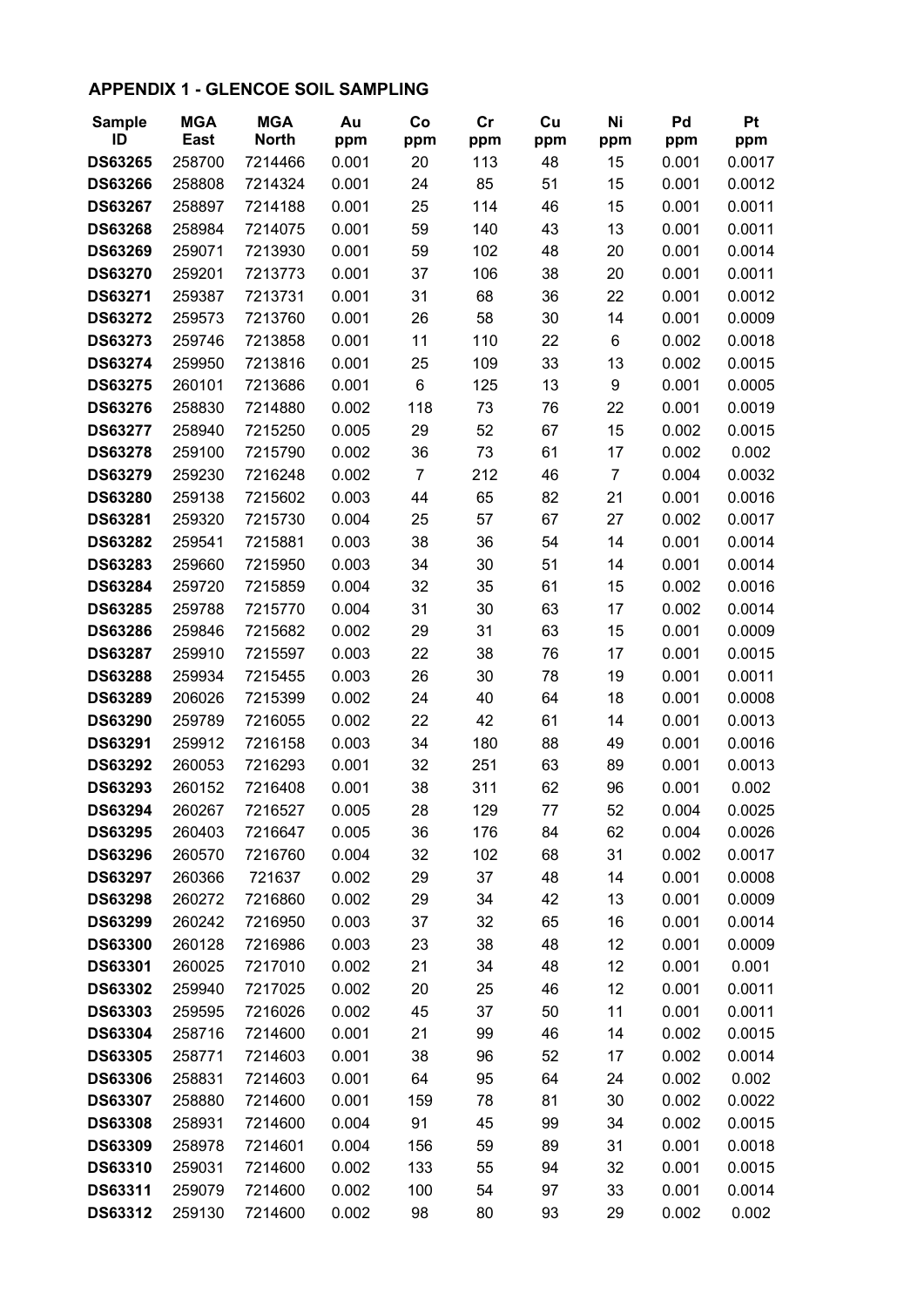| <b>Sample</b>  | <b>MGA</b> | <b>MGA</b>   | Au    | Co  | cr  | Cu  | Ni  | Pd    | Pt     |
|----------------|------------|--------------|-------|-----|-----|-----|-----|-------|--------|
| ID             | East       | <b>North</b> | ppm   | ppm | ppm | ppm | ppm | ppm   | ppm    |
| DS63313        | 259182     | 7214600      | 0.001 | 95  | 87  | 89  | 30  | 0.001 | 0.0013 |
| DS63314        | 259232     | 7214601      | 0.001 | 72  | 103 | 94  | 28  | 0.001 | 0.0018 |
| DS63315        | 259280     | 7214601      | 0.006 | 76  | 93  | 105 | 30  | 0.001 | 0.0014 |
| <b>DS63316</b> | 259331     | 7214600      | 0.002 | 104 | 89  | 85  | 31  | 0.001 | 0.0016 |
| <b>DS63317</b> | 259383     | 7214600      | 0.001 | 133 | 107 | 109 | 35  | 0.002 | 0.0018 |
| <b>DS63318</b> | 259431     | 7214601      | 0.001 | 95  | 108 | 80  | 18  | 0.001 | 0.0012 |
| <b>DS63319</b> | 259482     | 7214602      | 0.001 | 69  | 109 | 82  | 26  | 0.001 | 0.0011 |
| <b>DS63320</b> | 259533     | 7214602      | 0.001 | 71  | 103 | 87  | 23  | 0.001 | 0.0014 |
| <b>DS63321</b> | 259582     | 7214601      | 0.001 | 111 | 106 | 86  | 31  | 0.001 | 0.0017 |
| <b>DS63322</b> | 259630     | 7214601      | 0.001 | 125 | 104 | 80  | 23  | 0.001 | 0.0011 |
| <b>DS63323</b> | 259682     | 7214600      | 0.001 | 177 | 105 | 95  | 35  | 0.001 | 0.0018 |
| DS63324        | 259732     | 7214601      | 0.001 | 154 | 100 | 84  | 31  | 0.001 | 0.0015 |
| <b>DS63325</b> | 259780     | 7214600      | 0.001 | 105 | 85  | 76  | 26  | 0.001 | 0.0014 |
| <b>DS63326</b> | 259830     | 7214599      | 0.001 | 128 | 66  | 76  | 30  | 0.001 | 0.0017 |
| <b>DS63327</b> | 259880     | 7214600      | 0.001 | 160 | 60  | 66  | 37  | 0.001 | 0.0014 |
| <b>DS63328</b> | 259119     | 7215450      | 0.006 | 42  | 35  | 88  | 18  | 0.002 | 0.0011 |
| <b>DS63329</b> | 259212     | 7215442      | 0.002 | 154 | 76  | 88  | 24  | 0.001 | 0.0024 |
| <b>DS63330</b> | 259317     | 7215439      | 0.002 | 54  | 74  | 75  | 21  | 0.001 | 0.0013 |
| DS63331        | 259436     | 7215454      | 0.002 | 57  | 82  | 75  | 25  | 0.001 | 0.0017 |
| <b>DS63332</b> | 259563     | 7215439      | 0.003 | 44  | 60  | 65  | 32  | 0.002 | 0.0016 |
| <b>DS63333</b> | 259670     | 7215445      | 0.003 | 44  | 40  | 79  | 23  | 0.002 | 0.0016 |
| DS63334        | 259760     | 7215448      | 0.004 | 22  | 33  | 73  | 20  | 0.003 | 0.0017 |
| <b>DS63335</b> | 259860     | 7215438      | 0.007 | 24  | 32  | 77  | 21  | 0.003 | 0.0015 |
| <b>DS63336</b> | 259283     | 7216425      | 0.001 | 24  | 65  | 52  | 10  | 0.002 | 0.0014 |
| <b>DS63337</b> | 259429     | 7216600      | 0.002 | 28  | 33  | 57  | 15  | 0.001 | 0.0008 |
| <b>DS63338</b> | 259605     | 7216800      | 0.005 | 27  | 36  | 64  | 18  | 0.001 | 0.0009 |
| <b>DS63339</b> | 259782     | 7217002      | 0.001 | 25  | 42  | 43  | 14  | 0.001 | 0.001  |
| DS63340        | 259953     | 7217200      | 0.001 | 28  | 53  | 66  | 16  | 0.001 | 0.001  |
| DS63341        | 260129     | 7217402      | 0.002 | 23  | 28  | 70  | 12  | 0.002 | 0.0014 |
| DS63342        | 260306     | 7217600      | 0.001 | 20  | 27  | 37  | 9   | 0.001 | 0.0008 |
| DS63343        | 260485     | 7217802      | 0.002 | 27  | 32  | 66  | 15  | 0.002 | 0.0013 |
| <b>DS63344</b> | 260656     | 7218001      | 0.002 | 41  | 36  | 55  | 13  | 0.002 | 0.0015 |
| DS63345        | 260727     | 7217923      | 0.002 | 26  | 38  | 65  | 16  | 0.003 | 0.0018 |
| DS63346        | 260927     | 7218075      | 0.002 | 23  | 36  | 54  | 12  | 0.002 | 0.0011 |
| DS63347        | 260841     | 7218200      | 0.002 | 30  | 34  | 62  | 14  | 0.002 | 0.0015 |
| <b>DS63348</b> | 261001     | 7218402      | 0.002 | 27  | 33  | 60  | 12  | 0.002 | 0.0015 |
| DS63349        | 261218     | 7218600      | 0.002 | 26  | 34  | 60  | 12  | 0.001 | 0.0011 |
| <b>DS63350</b> | 260905     | 7218550      | 0.003 | 29  | 37  | 47  | 13  | 0.001 | 0.0011 |
| <b>DS63351</b> | 261090     | 7218750      | 0.003 | 29  | 25  | 77  | 11  | 0.001 | 0.0009 |
| <b>DS63352</b> | 261357     | 7218950      | 0.002 | 23  | 30  | 68  | 13  | 0.002 | 0.0014 |
| <b>DS63353</b> | 261520     | 7219153      | 0.002 | 26  | 36  | 68  | 17  | 0.001 | 0.0011 |
| DS63354        | 261634     | 7219351      | 0.003 | 21  | 48  | 79  | 20  | 0.002 | 0.0015 |
| <b>DS63355</b> | 261775     | 7219550      | 0.002 | 29  | 40  | 86  | 17  | 0.002 | 0.0017 |
| <b>DS63356</b> | 261867     | 7219751      | 0.004 | 16  | 58  | 73  | 21  | 0.002 | 0.0015 |
| <b>DS63357</b> | 262034     | 7219954      | 0.003 | 25  | 69  | 98  | 23  | 0.002 | 0.002  |
| <b>DS63358</b> | 262197     | 7220150      | 0.002 | 45  | 42  | 91  | 17  | 0.002 | 0.0014 |
| <b>DS63359</b> | 262366     | 7220351      | 0.005 | 37  | 63  | 145 | 31  | 0.003 | 0.0021 |
| <b>DS63360</b> | 261401     | 7220275      | 0.001 | 20  | 26  | 46  | 10  | 0.001 | 0.0008 |
| <b>DS63361</b> | 261501     | 7220275      | 0.003 | 19  | 33  | 69  | 17  | 0.002 | 0.0012 |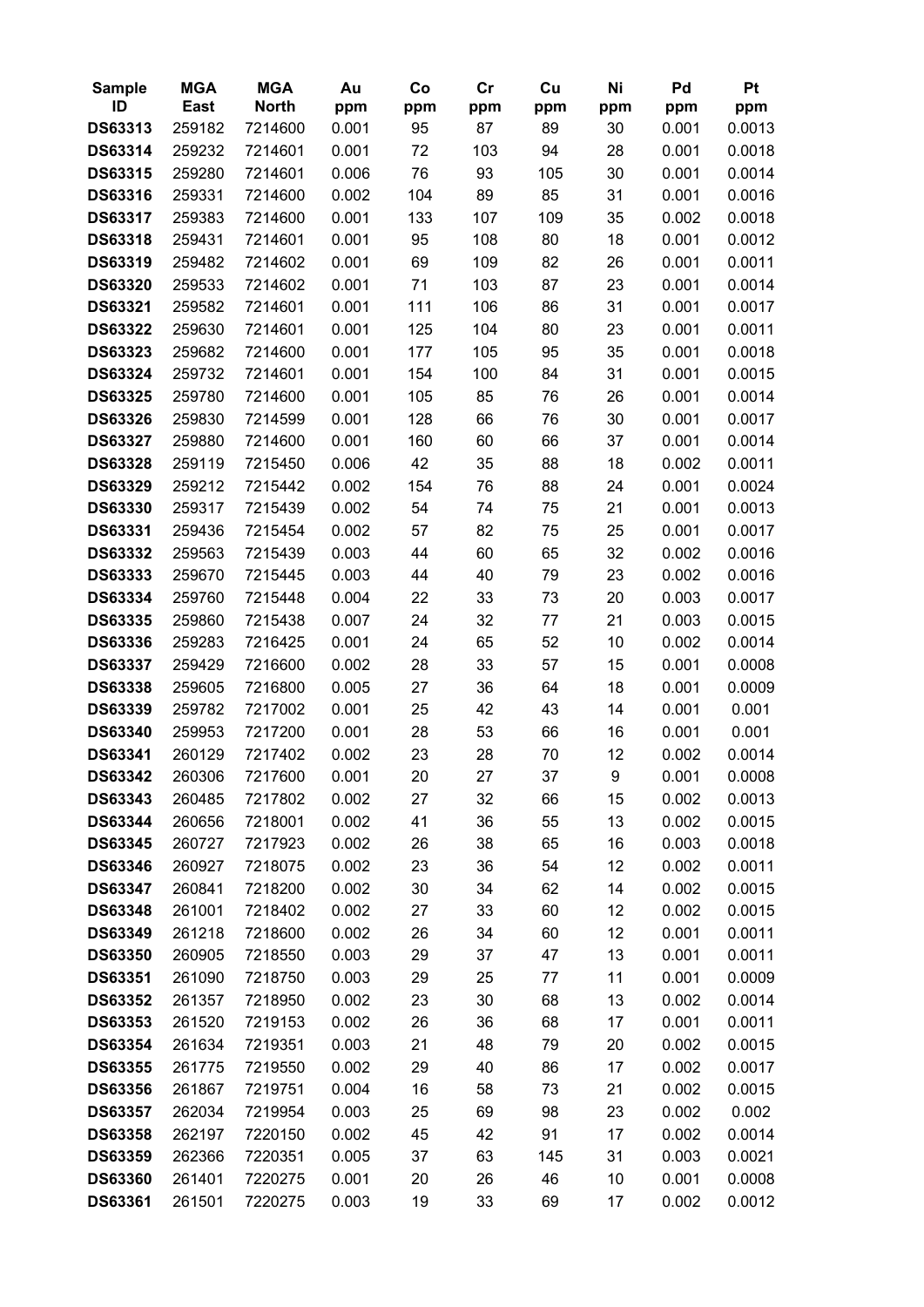| <b>Sample</b>  | <b>MGA</b>  | <b>MGA</b>   | Au    | Co  | cr  | Cu  | Ni  | Pd    | Pt     |
|----------------|-------------|--------------|-------|-----|-----|-----|-----|-------|--------|
| ID             | <b>East</b> | <b>North</b> | ppm   | ppm | ppm | ppm | ppm | ppm   | ppm    |
| <b>DS63362</b> | 261601      | 7220275      | 0.002 | 32  | 36  | 86  | 16  | 0.001 | 0.0016 |
| <b>DS63363</b> | 261702      | 7220275      | 0.002 | 39  | 32  | 86  | 15  | 0.002 | 0.0015 |
| <b>DS63364</b> | 261800      | 7220275      | 0.006 | 30  | 41  | 101 | 17  | 0.002 | 0.0016 |
| <b>DS63365</b> | 261900      | 7220275      | 0.002 | 27  | 38  | 103 | 14  | 0.002 | 0.0012 |
| <b>DS63366</b> | 262000      | 7220275      | 0.004 | 24  | 56  | 91  | 16  | 0.003 | 0.0027 |
| <b>DS63367</b> | 262103      | 7220275      | 0.003 | 21  | 39  | 95  | 16  | 0.002 | 0.0012 |
| <b>DS63368</b> | 262199      | 7220273      | 0.004 | 28  | 38  | 92  | 17  | 0.002 | 0.0015 |
| <b>DS63369</b> | 262400      | 7220275      | 0.004 | 44  | 92  | 123 | 39  | 0.002 | 0.0018 |
| <b>DS63370</b> | 262500      | 7220275      | 0.002 | 47  | 61  | 125 | 31  | 0.002 | 0.0016 |
| <b>DS63371</b> | 262600      | 7220275      | 0.002 | 56  | 90  | 108 | 25  | 0.002 | 0.0023 |
| <b>DS63372</b> | 262700      | 7220275      | 0.004 | 31  | 34  | 58  |     | 0.001 | 0.0008 |
| <b>DS63373</b> | 261100      | 7218400      | 0.001 | 25  | 30  | 56  | 11  | 0.002 | 0.0017 |
| <b>DS63374</b> | 261200      | 7218400      | 0.002 | 24  | 34  | 65  | 11  | 0.002 | 0.0015 |
| <b>DS63375</b> | 261300      | 7218400      | 0.002 | 26  | 28  | 61  | 11  | 0.002 | 0.0017 |
| <b>DS63376</b> | 261400      | 7218400      | 0.001 | 25  | 37  | 56  | 11  | 0.001 | 0.0011 |
| <b>DS63377</b> | 261500      | 7218400      | 0.003 | 24  | 44  | 60  | 12  | 0.002 | 0.0013 |
| <b>DS63378</b> | 261600      | 7218400      | 0.003 | 24  | 45  | 66  | 12  | 0.002 | 0.0017 |
| <b>DS63379</b> | 261700      | 7218400      | 0.006 | 21  | 40  | 63  | 12  | 0.004 | 0.0023 |
| <b>DS63380</b> | 261800      | 7218400      | 0.003 | 26  | 45  | 59  | 11  | 0.003 | 0.0019 |
| <b>DS63381</b> | 261900      | 7218400      | 0.002 | 21  | 32  | 49  | 11  | 0.002 | 0.0018 |
| <b>DS63382</b> | 262002      | 7218400      | 0.004 | 21  | 41  | 50  | 10  | 0.002 | 0.0017 |
| <b>DS63383</b> | 262100      | 7218400      | 0.004 | 21  | 31  | 39  | 8   | 0.002 | 0.0018 |
| <b>DS63384</b> | 262200      | 7218400      | 0.001 | 23  | 44  | 47  | 15  | 0.002 | 0.0024 |
| <b>DS63385</b> | 261700      | 7219200      | 0.002 | 24  | 27  | 66  | 12  | 0.001 | 0.0012 |
| <b>DS63386</b> | 261800      | 7219200      | 0.002 | 54  | 27  | 66  | 11  | 0.001 | 0.0012 |
| <b>DS63387</b> | 261900      | 7219200      | 0.002 | 23  | 46  | 61  | 13  | 0.001 | 0.001  |
| <b>DS63388</b> | 262002      | 7219200      | 0.001 | 26  | 42  | 61  | 12  | 0.002 | 0.0018 |
| <b>DS63389</b> | 262100      | 7219200      | 0.002 | 22  | 45  | 57  | 12  | 0.001 | 0.0013 |
| <b>DS63390</b> | 262200      | 7219200      | 0.001 | 24  | 45  | 62  | 13  | 0.001 | 0.001  |
| DS63391        | 262300      | 7219200      | 0.007 | 27  | 27  | 60  | 12  | 0.001 | 0.0012 |
| <b>DS63392</b> | 262400      | 7219200      | 0.001 | 25  | 38  | 58  | 11  | 0.001 | 0.0013 |
| <b>DS63393</b> | 262500      | 7219200      | 0.002 | 21  | 41  | 64  | 10  | 0.002 | 0.0014 |
| <b>DS63394</b> | 262600      | 7219200      | 0.001 | 22  | 49  | 67  | 15  | 0.002 | 0.0017 |
| <b>DS63395</b> | 262700      | 7219200      | 0.001 | 20  | 39  | 64  | 15  | 0.002 | 0.0019 |
| <b>DS63396</b> | 262800      | 7219200      | 0.001 | 22  | 44  | 56  | 14  | 0.002 | 0.0018 |
| <b>DS63397</b> | 262200      | 7220000      | 0.003 | 20  | 41  | 96  | 15  | 0.003 | 0.0014 |
| <b>DS63398</b> | 262300      | 7220000      | 0.002 | 26  | 44  | 99  | 20  | 0.003 | 0.0017 |
| <b>DS63399</b> | 262400      | 7220000      | 0.004 | 51  | 49  | 106 | 28  | 0.003 | 0.002  |
| <b>DS63400</b> | 262500      | 7220000      | 0.002 | 36  | 49  | 81  | 16  | 0.002 | 0.0018 |
| <b>DS63401</b> | 262600      | 7220000      | 0.002 | 43  | 51  | 75  | 16  | 0.002 | 0.0016 |
| <b>DS63402</b> | 262700      | 7220000      | 0.002 | 21  | 48  | 71  | 20  | 0.002 | 0.0011 |
| <b>DS63403</b> | 262800      | 7220000      | 0.002 | 23  | 56  | 55  | 17  | 0.002 | 0.0025 |
| <b>DS63404</b> | 262900      | 7220000      | 0.001 | 50  | 79  | 57  | 23  | 0.002 | 0.003  |
| <b>DS63405</b> | 263000      | 7220000      | 0.001 | 27  | 35  | 66  | 18  | 0.003 | 0.0021 |
| <b>DS63406</b> | 260200      | 7217400      | 0.001 | 23  | 26  | 57  | 10  | 0.002 | 0.0013 |
| <b>DS63407</b> | 260300      | 7217400      | 0.001 | 24  | 41  | 54  | 11  | 0.003 | 0.0021 |
| <b>DS63408</b> | 260400      | 7217400      | 0.003 | 25  | 55  | 59  | 12  | 0.002 | 0.0017 |
| <b>DS63409</b> | 260500      | 7217400      | 0.002 | 23  | 31  | 59  | 12  | 0.003 | 0.0017 |
| DS63410        | 260600      | 7217400      | 0.002 | 22  | 47  | 68  | 12  | 0.004 | 0.0054 |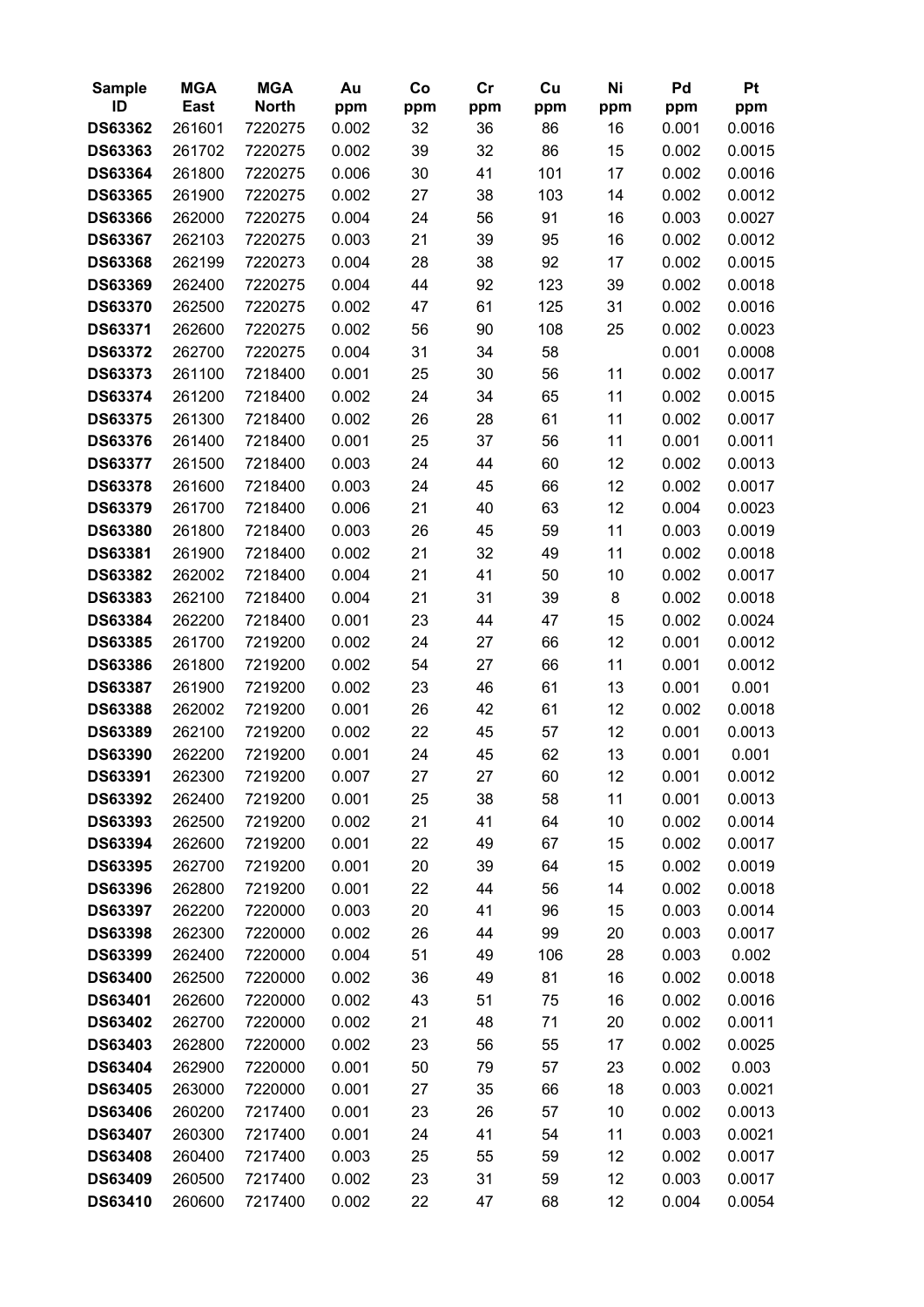| <b>Sample</b>  | <b>MGA</b> | <b>MGA</b>   | Au    | Co  | cr  | Cu  | Ni  | Pd    | Pt     |
|----------------|------------|--------------|-------|-----|-----|-----|-----|-------|--------|
| ID             | East       | <b>North</b> | ppm   | ppm | ppm | ppm | ppm | ppm   | ppm    |
| DS63411        | 260700     | 7217400      | 0.003 | 24  | 30  | 50  | 10  | 0.002 | 0.0014 |
| <b>DS63412</b> | 260800     | 7217400      | 0.002 | 59  | 28  | 56  | 14  | 0.002 | 0.0021 |
| DS63413        | 260900     | 7217400      | 0.004 | 33  | 135 | 94  | 55  | 0.003 | 0.0022 |
| <b>DS63414</b> | 261000     | 7217400      | 0.001 | 34  | 209 | 80  | 87  | 0.001 | 0.0012 |
| <b>DS63415</b> | 261100     | 7217400      | 0.002 | 40  | 417 | 71  | 184 | 0.003 | 0.0038 |
| <b>DS63416</b> | 261200     | 7217400      | 0.001 | 46  | 399 | 68  | 156 | 0.002 | 0.0034 |
| <b>DS63417</b> | 261300     | 7217400      | 0.01  | 25  | 73  | 57  | 18  | 0.003 | 0.0022 |
| <b>DS63418</b> | 259400     | 7216200      | 0.001 | 13  | 140 | 51  | 15  | 0.002 | 0.0016 |
| <b>DS63419</b> | 259500     | 7216200      | 0.001 | 32  | 66  | 56  | 11  | 0.002 | 0.0018 |
| <b>DS63420</b> | 259600     | 7216200      | 0.001 | 16  | 84  | 49  | 14  | 0.001 | 0.0013 |
| DS63421        | 259700     | 7216200      | 0.001 | 20  | 58  | 51  | 12  | 0.002 | 0.0015 |
| <b>DS63422</b> | 259800     | 7216200      | 0.003 | 65  | 192 | 97  | 73  | 0.004 | 0.0023 |
| <b>DS63423</b> | 259900     | 7216200      | 0.002 | 37  | 169 | 92  | 45  | 0.004 | 0.0045 |
| DS63424        | 260000     | 7216200      | 0.002 | 44  | 149 | 98  | 58  | 0.004 | 0.0042 |
| <b>DS63425</b> | 260100     | 7216200      | 0.004 | 34  | 262 | 86  | 95  | 0.006 | 0.004  |
| <b>DS63426</b> | 260200     | 7216200      | 0.002 | 52  | 560 | 58  | 206 | 0.005 | 0.0067 |
| <b>DS63427</b> | 260300     | 7216200      | 0.002 | 43  | 380 | 84  | 119 | 0.004 | 0.0039 |
| <b>DS63428</b> | 260400     | 7216200      | 0.004 | 34  | 188 | 108 | 53  | 0.005 | 0.0049 |
| <b>DS63429</b> | 260500     | 7216200      | 0.005 | 44  | 121 | 86  | 58  | 0.003 | 0.0028 |
| <b>DS63430</b> | 260600     | 7216200      | 0.007 | 36  | 98  | 85  | 50  | 0.003 | 0.0023 |
| DS63431        | 260700     | 7216200      | 0.005 | 37  | 111 | 79  | 47  | 0.002 | 0.002  |
| DS63432        | 260600     | 7215800      | 0.003 | 26  | 47  | 83  | 20  | 0.003 | 0.0024 |
| DS63433        | 260500     | 7215800      | 0.004 | 30  | 137 | 123 | 29  | 0.004 | 0.0034 |
| DS63434        | 260400     | 7215800      | 0.003 | 47  | 332 | 142 | 51  | 0.003 | 0.0047 |
| <b>DS63435</b> | 260300     | 7215800      | 0.004 | 42  | 228 | 146 | 42  | 0.005 | 0.0052 |
| <b>DS63436</b> | 260200     | 7215800      | 0.003 | 42  | 317 | 148 | 64  | 0.006 | 0.0087 |
| <b>DS63437</b> | 260100     | 7215800      | 0.005 | 49  | 435 | 102 | 89  | 0.008 | 0.0105 |
| <b>DS63438</b> | 260000     | 7215800      | 0.003 | 66  | 261 | 84  | 96  | 0.004 | 0.0075 |
| <b>DS63439</b> | 259900     | 7215800      | 0.004 | 30  | 57  | 81  | 24  | 0.003 | 0.0025 |
| DS63440        | 260100     | 7216600      | 0.002 | 27  | 68  | 69  | 26  | 0.002 | 0.0013 |
| DS63441        | 260200     | 7216600      | 0.003 | 36  | 155 | 69  | 47  | 0.003 | 0.0026 |
| DS63442        | 260300     | 7216600      | 0.004 | 28  | 121 | 64  | 39  | 0.003 | 0.0023 |
| DS63443        | 260400     | 7216600      | 0.004 | 47  | 123 | 89  | 47  | 0.003 | 0.0026 |
| DS63444        | 260500     | 7216600      | 0.005 | 60  | 197 | 83  | 88  | 0.003 | 0.0034 |
| <b>DS63445</b> | 260600     | 7216600      | 0.005 | 47  | 193 | 84  | 68  | 0.004 | 0.0034 |
| <b>DS63446</b> | 260690     | 7216600      | 0.004 | 44  | 148 | 82  | 45  | 0.003 | 0.0028 |
| <b>DS63447</b> | 260800     | 7216600      | 0.001 | 63  | 57  | 47  | 20  | 0.001 | 0.002  |
| <b>DS63448</b> | 260400     | 7217000      | 0.002 | 48  | 36  | 51  | 13  | 0.002 | 0.0016 |
| DS63449        | 260500     | 7217000      | 0.002 | 27  | 82  | 60  | 30  | 0.002 | 0.0015 |
| <b>DS63450</b> | 260600     | 7217000      | 0.003 | 23  | 66  | 63  | 22  | 0.002 | 0.0018 |
| <b>DS63451</b> | 260700     | 7217000      | 0.002 | 60  | 70  | 44  | 20  | 0.002 | 0.0024 |
| <b>DS63452</b> | 260800     | 7217000      | 0.003 | 22  | 110 | 77  | 24  | 0.003 | 0.0025 |
| DS63453        | 260900     | 7217000      | 0.004 | 27  | 105 | 76  | 30  | 0.003 | 0.0024 |
| <b>DS63454</b> | 261300     | 7220000      | 0.002 | 22  | 45  | 52  | 12  | 0.001 | 0.0012 |
| <b>DS63455</b> | 261400     | 7220000      | 0.002 | 39  | 47  | 60  | 11  | 0.002 | 0.0016 |
| <b>DS63456</b> | 261500     | 7220000      | 0.002 | 31  | 41  | 86  | 16  | 0.002 | 0.0017 |
| <b>DS63457</b> | 261600     | 7220000      | 0.003 | 21  | 36  | 85  | 12  | 0.002 | 0.0014 |
| <b>DS63458</b> | 261700     | 7220000      | 0.003 | 28  | 44  | 91  | 12  | 0.002 | 0.0017 |
| <b>DS63459</b> | 261800     | 7220000      | 0.004 | 30  | 33  | 93  | 12  | 0.002 | 0.0018 |